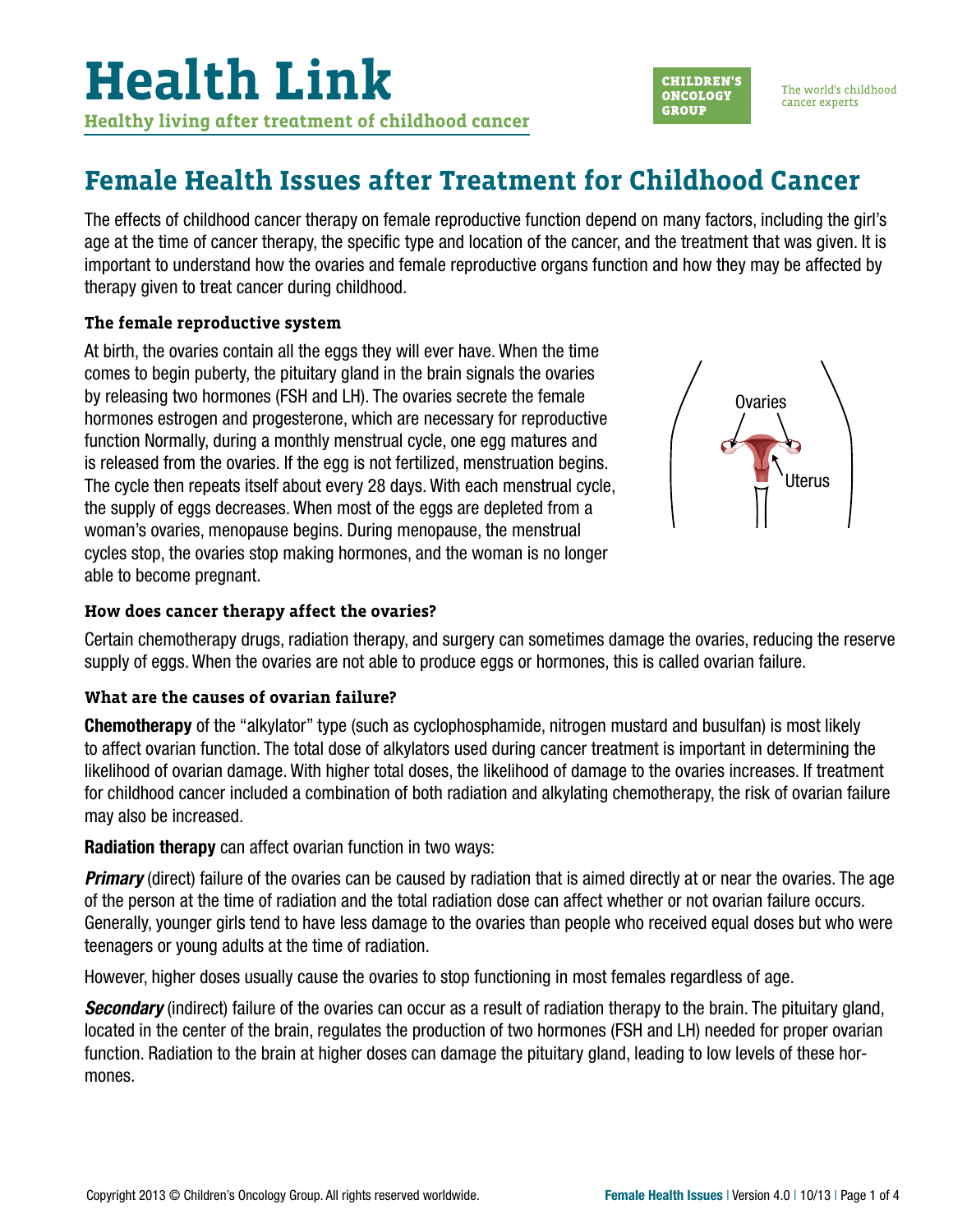# **Health Link Healthy living after treatment of childhood cancer**



The world's childhood cancer experts

Surgery. If both ovaries were removed (bilateral oophorectomy) during cancer therapy, this *always* results in ovarian failure. This type of ovarian failure is sometimes called "surgical menopause." If one ovary was removed (unilateral oophorectomy), menopause may occur earlier than it otherwise would have ("premature menopause").

### **What types of cancer therapy increase the risk of ovarian failure?**

Females who received the following therapy may be at risk for ovarian failure:

- *Radiation therapy* to any of the following areas:
	- Whole abdomen
	- Pelvis
	- Lower spine (lumbar and sacral areas)
	- Total body (TBI)
	- Head/brain (cranial)—if dose was 30 Gy (3000 cGy/rads) or higher
- *Chemotherapy*—the class of drugs called "alkylators" can cause ovarian failure when given in high doses. Examples of these drugs are:

#### Alkylating agents:

- Busulfan
- Carmustine (BCNU)
- Chlorambucil
- Cyclophosphamide (Cytoxan®)
- Ifosfamide
- Lomustine (CCNU)
- Mechlorethamine (nitrogen mustard)
- Melphalan
- Procarbazine
- **Thiotepa**

#### Heavy metals:

- Carboplatin
- Cisplatin

#### Non-classical alkylators:

- Dacarbazine (DTIC)
- Temozolomide
- Surgery:
	- Removal of one or both ovaries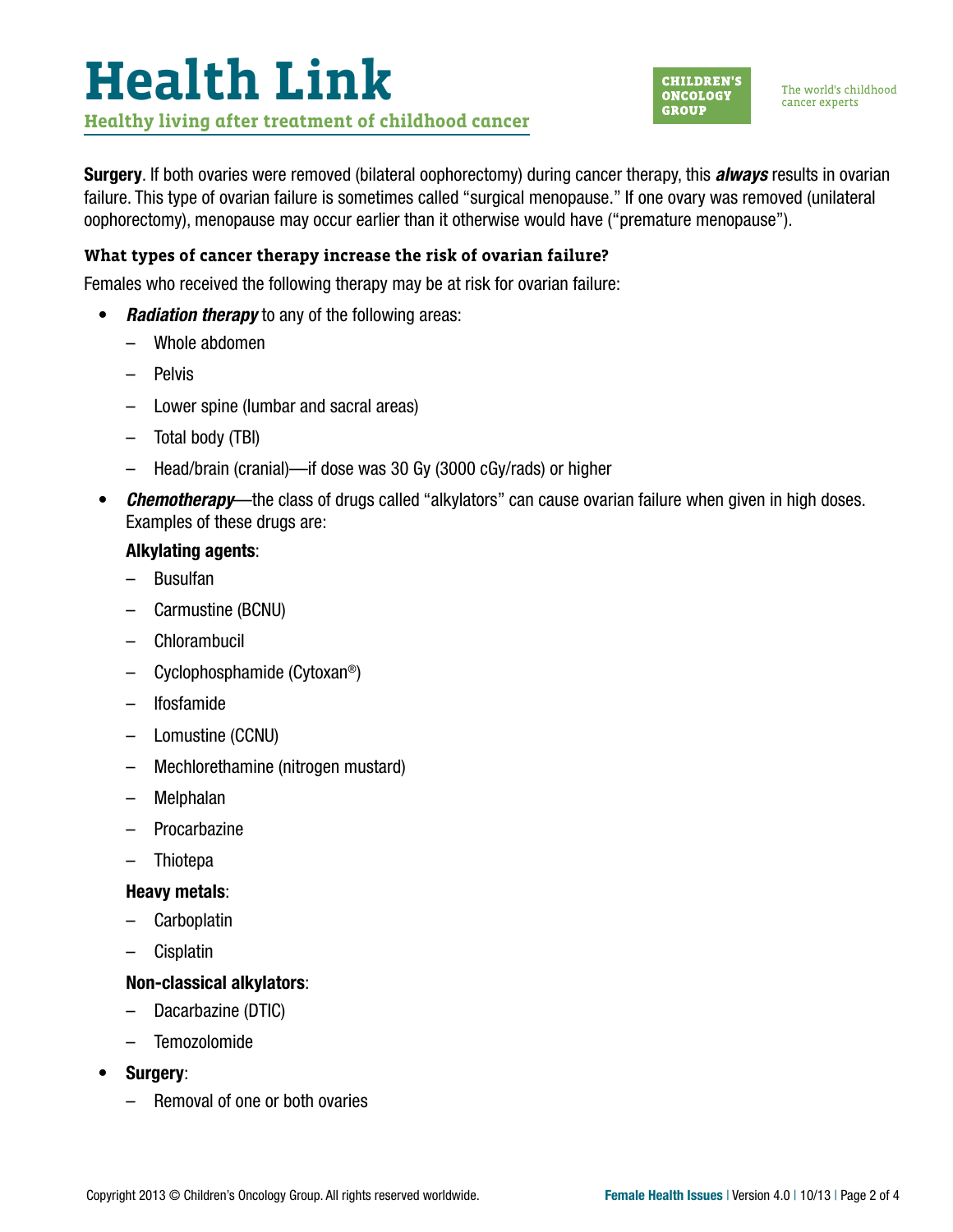

#### **What are the effects of childhood cancer therapy on the female reproductive system?**

- 1. Failure to enter puberty. Pre-pubertal girls who received cancer therapy that results in ovarian failure will need hormonal therapy (hormones prescribed by a doctor) to progress through puberty. If this occurs, referral to an endocrinologist (hormone doctor) should be made for further evaluation and management.
- 2. **Temporary cessation of menstrual cycles**. Many females who were already menstruating will stop having monthly periods during their cancer therapy. In most cases, menstrual cycles will resume sometime after cancer treatment ends, although the timing of this is unpredictable. In some cases, it may take up to several years to restart menstruation. Since eggs are released before the menstrual cycles, pregnancy can occur before the menstrual periods resume. If pregnancy is undesired, birth control (contraception) should be used, even if the menstrual cycles have not resumed.
- 3. Permanent cessation of menstrual cycles (premature menopause). Menopause (the permanent cessation of menstrual cycles) occurs at an average age of 51. Females who were already menstruating prior to their cancer therapy sometimes develop ovarian failure as a result of their cancer treatment and never resume menstrual cycles. Others may resume menstrual cycles, but then stop menstruating much earlier than would normally be expected. If a woman is currently having menstrual periods but received chemotherapy or radiation that can affect ovarian function or had one ovary removed, she may still be at risk for entering menopause at an early age. *If a woman at risk for premature menopause desires to have children, it is best not to delay childbearing beyond the early thirties, because the period of fertility may be shortened after having cancer therapy*.
- 4. Lack of female hormones. Females with ovarian failure do not make enough estrogen. Estrogen is needed for functions other than reproduction—it is very important for maintaining strong healthy bones, a healthy heart, and overall well-being. Young women with ovarian failure should see an endocrinologist (hormone specialist) for hormone replacement therapy, which will be necessary until they reach middle age.
- 5. Infertility. Infertility is the inability to achieve a pregnancy after at least one year of unprotected intercourse. In women, infertility occurs when the ovaries cannot produce eggs (ovarian failure), or when the reproductive organs are unable to sustain a pregnancy. Infertility may be the result of surgery, radiation therapy, chemotherapy, or any combination of these. *There may also be other reasons for infertility that are unrelated to cancer therapy*.

If a woman has regular monthly menstrual periods and normal hormone levels (FSH, LH and estradiol), she is likely to be fertile and able to have a baby. If a woman does NOT have monthly menstrual periods, or if she has monthly menstrual periods ONLY with the use of supplemental hormones, or if she had to take hormones in order to enter or progress through puberty, she is likely to be infertile.

Girls who had surgical removal of both ovaries will be infertile. Girls who had surgical removal of the uterus (hysterectomy) but still have functioning ovaries can become mothers with the use of a gestational surrogate (another female who carries the pregnancy to term). Women who are infertile should discuss their options with a fertility specialist and their oncologist. The use of donor eggs may be an alternative for some women. Additional options may include adoption of a biologically unrelated child or child-free living.

- 6. Pregnancy risks. Certain therapies used during treatment for childhood cancer can sometimes increase the risk of problems that a woman may experience during pregnancy, labor, and childbirth. The following women may be at increased risk:
	- Women who had radiation to the whole abdomen, pelvis, lower spine, or total body (TBI) may have an increased risk of miscarriage, premature delivery, or problems during labor.